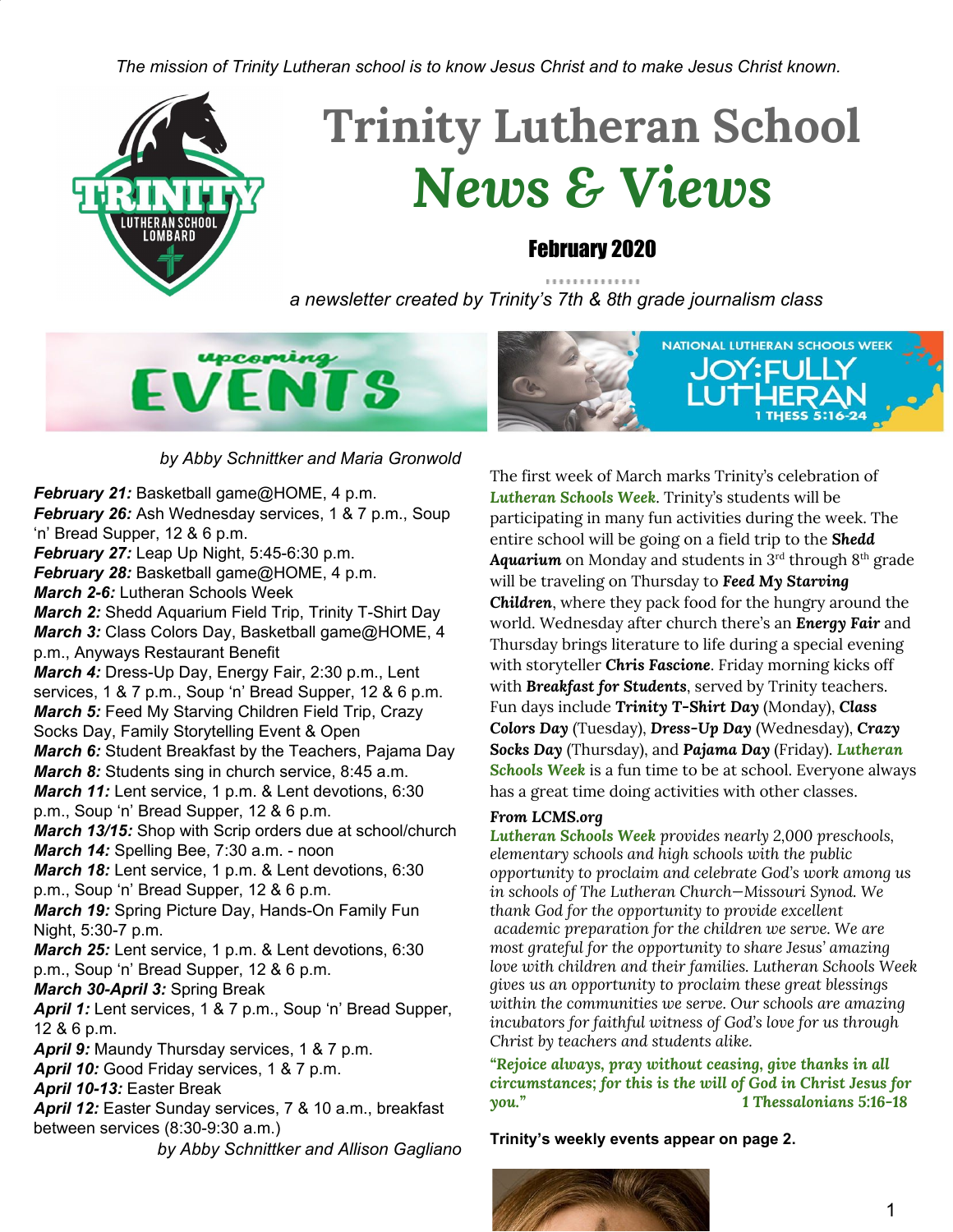## **Ash Wednesday** by Lucia Giurdanella and Maria Gronwold

Ash Wednesday is the kickoff to Lent. The reason we call it Ash Wednesday is because the pastor puts ashes on your forehead, usually in the shape of a cross. In Genesis 3, God says, "...you return to the ground, since from it you were taken; for dust you are and to dust you will return." The Pastor says, "you are man, you are dust, and to dust you shall return," while putting the ashes on the foreheads of congregation members. The ashes are a representation of our sin and are made from a mixture of old, burnt palm branches (often from the previous year's Palm Sunday service) and oil.

## The Season of Lent at Trinity by Allison Gagliano and Jordyn Mardini

b º SBSZI ÚOBI B-SÓGGS VÍ B1V28 1º SB SEÓSTEZ FRZÍVÓ SO VAR SZERLÓGS SOEGO ZET BOGB-SÓGGYAS SO SA NESTSEGEULÓSZEVŐ SO GASULD Ži 80 USM 12 1680 SS O 114 ŽÓB ŽO U14 ŽÓ CHE 60 UE USSEŽE 1816O & SÓ BAB SI EŽOŽA 10 11ŽÁ SNI BO ALECO SSUB ENSÓB 80 SO oë 1/263 assults º éXiÒ Ži & óthe é/Si & shoké & shoké & shoké & shoké shoké shoké shoké shoké shoké shoké sho **>&@O** 

ÉÉOGŠá£¤ £ÉŐŐ £¤IŐDŠïï£ÏŸ¤Î 1Ÿ ££QŒ£Ïï£Ï¤é£å 1™££NWÄY£ ŐIŐ eNŠÏŸ¤àŐôarŠÏŸ¤ĩ壊Ÿ¤àòââ£åel¥

- S SEÓSTEZÍ ASSOBEROS 8 1º SS SEÓSTEZÍ 8 SÁMASZÁGA SUGARÓ ARÓDÓLÓG SUGADAD  $\bullet$
- S SEÓSTEZÍ ABB ZE O 248 8º ÖÉ O 8 SÉNYESZÉGBEK ADBAD ARD SZÍZÉGÓLLÓBK ADBAD A D  $\bullet$
- S SEÓSTLÁ HE ZO 8>BBEX 8B 8º 06º 8 SEM STABLAND HESMULÓ PARTEGEN HEO SÁPARÓLLÓK CENNOLLE  $\bullet$
- S SEÓSTEZT ES ærlíges 8º öé º 8 Sánt-Szzics & Danie and Szizzinál LÓ & Canad &
- BŽOĆEt®ºöeia8 aeéŃaF88 1⁄m/QS8Sem +SSZIGB& \$D& eiDe9  $\bullet$
- ALLES ELZ & a ELB-88° 06° 8 SEM SEZOB & DRED &  $\bullet$
- ŽidsátlöÓCZ as aelías?8 8 144ÓSS sán kSZADZAÓ es Zidsán esZE ZidzaEz@ZAÓ eSÓSS SS tÓ as Zidsán hASZAB-ZAÓ es

### $75.1.7 <$ 16: ((./<  $(9(176$

**DVFKXUFK VEKRRO** 

**SUNDAYS: 9 a.m. Church.** followed by Adult Bible Class & **Sunday School MONDAYS: 3 p.m. Garden Club,** 7 p.m. Church **TUESDAYS: Hot Lunch, 3 p.m.** Cheer/Dance, 3 p.m. Basketball **(THERE IS NO CHEER/DANCE) PRACTICE ON BASKETBALL GAME DAYS)** 

WEDNESDAYS: 8:40 a.m. Chapel, 8:45 a.m. Adult Bible Study **FRIDAYS: 8:15 a.m. Handbells** 

# **! VN WO'. ED'-VN-áCWON L DÃ**

Congratulations to Mrs. Perez on becoming a first-time grandmother.

Isabella Grace made her appearance in the world on February 18, blessing her parents, Dion and Brianna, with their first child. May God richly bless this little girl and her loving family.

### **Thursday, March 5**

### **Trinity welcomes**

**Master Storyteller Chris Fascione** 

for a free **Storytelling Open House** 

RSVP 630.627.5601

for complimentary dinner at 5:45 p.m. or just arrive by 6:30 p.m. for the "man of 100 voices"